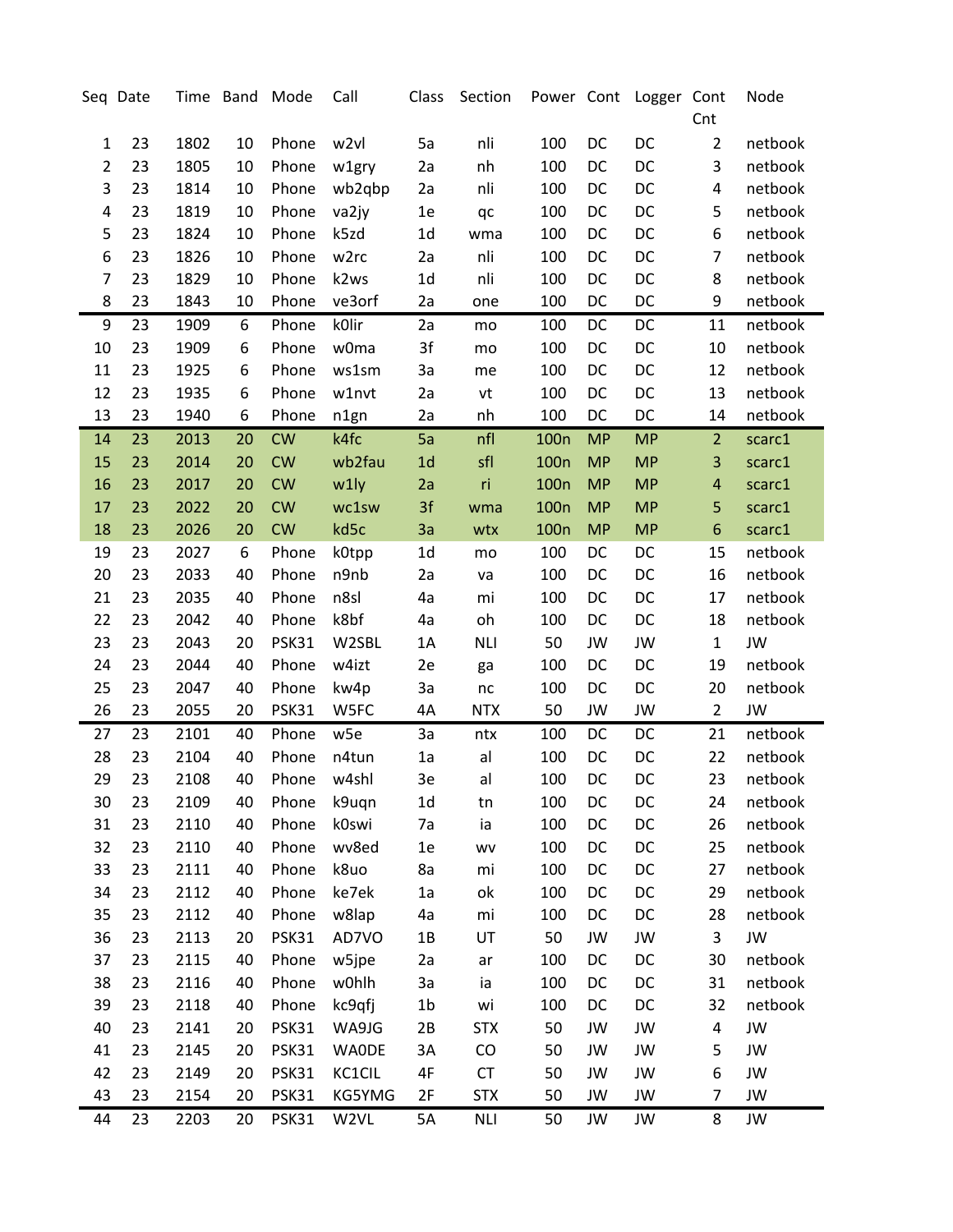| 45 | 23 | 2211 | 20             | PSK31        | N <sub>2</sub> M <sub>O</sub>  | 3A             | <b>NNJ</b> | 50               | JW        | JW        | 9              | JW      |
|----|----|------|----------------|--------------|--------------------------------|----------------|------------|------------------|-----------|-----------|----------------|---------|
| 46 | 23 | 2212 | 20             | PSK31        | N <sub>2</sub> CM <sub>C</sub> | 3A             | SNJ        | 50               | JW        | JW        | 10             | JW      |
| 47 | 23 | 2217 | 20             | PSK31        | W5E                            | 3A             | <b>NTX</b> | 50               | JW        | JW        | 11             | JW      |
| 48 | 23 | 2238 | 40             | Phone        | w4cb                           | 3e             | va         | 100              | DC        | DC        | 33             | netbook |
| 49 | 23 | 2242 | 40             | Phone        | k4cq                           | 3a             | va         | 100              | DC        | DC        | 34             | netbook |
| 50 | 23 | 2245 | 40             | Phone        | w4olb                          | 5a             | tn         | 100              | DC        | DC        | 35             | netbook |
| 51 | 23 | 2253 | 40             | Phone        | w <sub>3</sub> ao              | 15a            | mdc        | 100              | DC        | DC        | 36             | netbook |
| 52 | 23 | 2256 | 20             | PSK31        | K7DAA                          | 4A             | SCV        | 50               | JW        | JW        | 12             | JW      |
| 53 | 23 | 2257 | 40             | Phone        | ve6fi                          | 2e             | ab         | 100              | DC        | DC        | 37             | netbook |
| 54 | 23 | 2312 | 40             | Phone        | w3ya                           | 4a             | wpa        | 100              | DC        | DC        | 38             | netbook |
| 55 | 23 | 2315 | 40             | Phone        | w4tm                           | 1e             | ga         | 100              | DC        | DC        | 39             | netbook |
| 56 | 23 | 2316 | 40             | Phone        | w8dxa                          | 2a             | oh         | 100              | DC        | DC        | 40             | netbook |
| 57 | 23 | 2316 | 20             | PSK31        | W3WRC                          | 2A             | SV         | 50               | JW        | JW        | 13             | JW      |
| 58 | 23 | 2318 | 40             | Phone        | w8zx                           | 3a             | oh         | 100              | DC        | DC        | 41             | netbook |
| 59 | 23 | 2319 | 20             | PSK31        | W6RO                           | 6A             | LAX        | 50               | JW        | JW        | 14             | JW      |
| 60 | 23 | 2323 | 20             | PSK31        | W5ROS                          | 2D             | <b>STX</b> | 50               | JW        | JW        | 15             | JW      |
| 61 | 23 | 2327 | 40             | Phone        | w4ud                           | 4a             | tn         | 100              | DC        | DC        | 42             | netbook |
| 62 | 23 | 2331 | 20             | <b>PSK31</b> | N4GM                           | 3A             | <b>NC</b>  | 50               | JW        | JW        | 16             | JW      |
| 63 | 23 | 2347 | $\overline{2}$ | Phone        | w9zs                           | 3a             | il         | 100              | TK        | ΤK        | $\mathbf{1}$   | holden  |
| 64 | 23 | 2347 | 20             | PSK31        | W6TRW                          | 7A             | LAX        | 50               | JW        | JW        | 17             | JW      |
| 65 | 24 | 0001 | 40             | Phone        | nf3r                           | 1e             | epa        | 100              | DC        | DC        | 43             | netbook |
| 66 | 24 | 0016 | 20             | PSK31        | <b>K7BNR</b>                   | 6A             | ID         | 50               | JW        | JW        | 18             | JW      |
| 67 | 24 | 0021 | 20             | PSK31        | VE2CQ                          | 2A             | QC         | 50               | JW        | JW        | 19             | JW      |
| 68 | 24 | 0025 | 40             | Phone        | kc5cww                         | 3 <sub>b</sub> | ms         | 100              | DC        | DC        | 44             | netbook |
| 69 | 24 | 0033 | 40             | Phone        | wb9dzs                         | 1 <sub>d</sub> | va         | 100              | DC        | DC        | 45             | netbook |
| 70 | 24 | 0039 | 40             | Phone        | w9yrc                          | 2f             | il         | 100              | DC        | DC        | 46             | netbook |
| 71 | 24 | 0058 | 20             | Phone        | $x$ <sub>175</sub>             | 1a             | bc         | 100 <sub>n</sub> | <b>MP</b> | <b>MP</b> | $\overline{7}$ | scarc1  |
| 72 | 24 | 0059 | 20             | Phone        | k6am                           | 2e             | sd         | 100 <sub>n</sub> | <b>MP</b> | MP        | 8              | scarc1  |
| 73 | 24 | 0100 | 40             | Phone        | w8fy                           | $4f$           | oh         | 100              | DC        | DC        | 47             | netbook |
| 74 | 24 | 0102 | 20             | Phone        | n4tp                           | 2a             | wcf        | 100 <sub>n</sub> | <b>MP</b> | <b>MP</b> | 9              | scarc1  |
| 75 | 24 | 0103 | 40             | Phone        | w9uuu                          | 7a             | in         | 100              | DC        | DC        | 48             | netbook |
| 76 | 24 | 0104 | 20             | Phone        | k4lra                          | 4a             | sfl        | 100 <sub>n</sub> | MP        | <b>MP</b> | 10             | scarc1  |
| 77 | 24 | 0107 | 20             | Phone        | ve7scc                         | За             | bc         | 100              | AWG       | AWG       | $\mathbf{1}$   | kc9tpd  |
| 78 | 24 | 0108 | 20             | Phone        | ve6fi                          | 2a             | id         | 100              |           | AWG AWG   | $\overline{2}$ | kc9tpd  |
| 79 | 24 | 0108 | 20             | Phone        | wb2fau                         | 1 <sub>d</sub> | sfl        | 100              |           | AWG AWG   | 3              | kc9tpd  |
| 80 | 24 | 0109 | 20             | Phone        | kp2xx                          | 1e             | vi         | 100              | AWG AWG   |           | 4              | kc9tpd  |
| 81 | 24 | 0109 | 20             | Phone        | n8hku                          | 4a             | mi         | 100              |           | AWG AWG   | 5              | kc9tpd  |
| 82 | 24 | 0110 | 20             | Phone        | w87qe                          | 5a             | nfl        | 100              |           | AWG AWG   | 6              | kc9tpd  |
| 83 | 24 | 0116 | 20             | Phone        | w1pu                           | 2a             | vt         | 100              | AWG AWG   |           | $\overline{7}$ | kc9tpd  |
| 84 | 24 | 0116 | $\overline{2}$ | Phone        | kg5mxo                         | 1c             | il         | 100              | ΤK        | ΤK        | $\overline{2}$ | holden  |
| 85 | 24 | 0123 | 20             | Phone        | wa1eno                         | 1e             | ema        | 100              | AWG AWG   |           | 8              | kc9tpd  |
| 86 | 24 | 0129 | 20             | Phone        | k7kc                           | 1d             | ut         | 100              |           | AWG AWG   | 9              | kc9tpd  |
| 87 | 24 | 0132 | 20             | Phone        | ns1ra                          | За             | ema        | 100              | AWG AWG   |           | 10             | kc9tpd  |
| 88 | 24 | 0137 | 20             | Phone        | k1b                            | 4a             | nh         | 100              | AWG AWG   |           | 11             | kc9tpd  |
| 89 | 24 | 0139 | 20             | PSK31        | AB7BB                          | 1E             | AZ         | 50               | JW        | JW        | 20             | JW      |
| 90 | 24 | 0151 | 20             | Phone        | w2dsb                          | 6f             | nli        | 100              | AWG AWG   |           | 12             | kc9tpd  |
| 91 | 24 | 0155 | 20             | Phone        | w3fw                           | 1 <sub>d</sub> | epa        | 100              |           | AWG AWG   | 13             | kc9tpd  |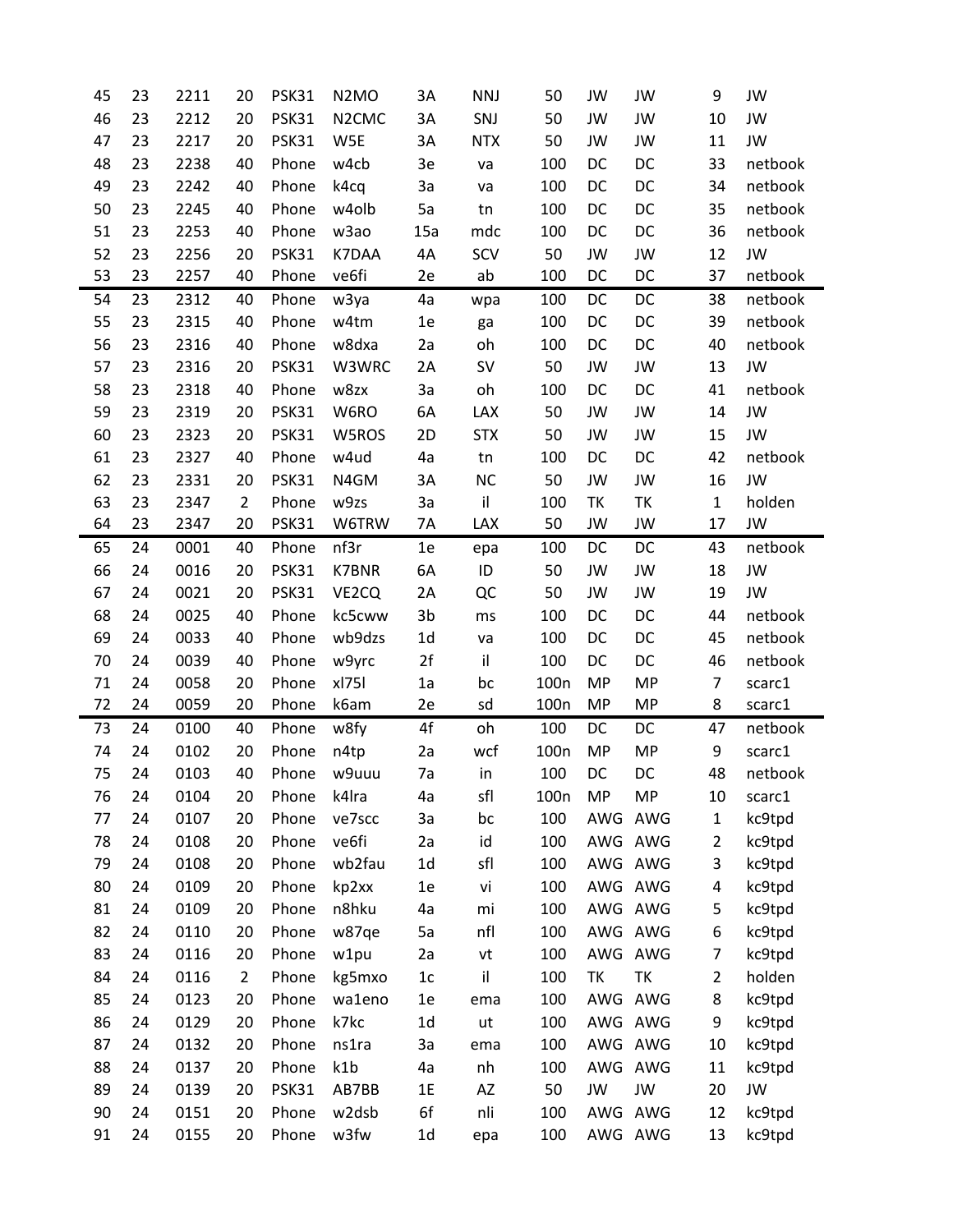| 92  | 24 | 0157 | 40 | Phone        | k8rok             | 1a             | oh            | 100 <sub>n</sub> | <b>MP</b> | <b>MP</b> | 11 | scarc1    |
|-----|----|------|----|--------------|-------------------|----------------|---------------|------------------|-----------|-----------|----|-----------|
| 93  | 24 | 0202 | 40 | Phone        | k9iqp             | 3f             | il            | 100 <sub>n</sub> | <b>MP</b> | <b>MP</b> | 12 | scarc1    |
| 94  | 24 | 0212 | 40 | <b>CW</b>    | n4zr              | 1e             | mdc           | 100              | DC        | DC        | 49 | netbook   |
| 95  | 24 | 0213 | 20 | Phone        | k1ar              | 1a             | nh            | 100              | AWG       | AWG       | 14 | kc9tpd    |
| 96  | 24 | 0217 | 20 | Phone        | k2bas             | 52             | nnj           | 100              | AWG       | AWG       | 15 | kc9tpd    |
| 97  | 24 | 0218 | 40 | <b>CW</b>    | k <sub>2</sub> aa | 7a             | snj           | 100              | DC        | DC        | 50 | netbook   |
| 98  | 24 | 0225 | 40 | CW           | w1ny              | 3a             | wma           | 100              | DC        | DC        | 51 | netbook   |
| 99  | 24 | 0226 | 20 | <b>PSK31</b> | <b>K7PNX</b>      | 2E             | AZ            | 50               | JW        | JW        | 21 | <b>JW</b> |
| 100 | 24 | 0230 | 40 | <b>CW</b>    | wb0zw             | 2a             | ks            | 100              | DC        | DC        | 52 | netbook   |
| 101 | 24 | 0236 | 40 | CW           | n4tp              | 2a             | wcf           | 100              | DC        | DC        | 53 | netbook   |
| 102 | 24 | 0243 | 20 | Phone        | w7io              | 2a             | az            | 100              | AWG       | AWG       | 16 | kc9tpd    |
| 103 | 24 | 0245 | 40 | <b>CW</b>    | n3ic              | 3a             | mdc           | 100              | DC        | DC        | 54 | netbook   |
| 104 | 24 | 0253 | 40 | CW           | n1ev              | 3a             | $\mathsf{ct}$ | 100              | DC        | DC        | 55 | netbook   |
| 105 | 24 | 0254 | 20 | Phone        | ki7pxr            | 1 <sub>d</sub> | id            | 100              | AWG       | AWG       | 17 | kc9tpd    |
| 106 | 24 | 0256 | 40 | CW           | kb1efs            | 1 <sub>d</sub> | ema           | 100              | DC        | DC        | 56 | netbook   |
| 107 | 24 | 0256 | 20 | <b>PSK31</b> | K6BLY             | 3A             | <b>NTX</b>    | 50               | JW        | JW        | 22 | <b>JW</b> |
| 108 | 24 | 0259 | 40 | <b>CW</b>    | k1d               | 4a             | nh            | 100              | DC        | DC        | 57 | netbook   |
| 109 | 24 | 0259 | 20 | <b>PSK31</b> | K7LED             | 6A             | <b>WWA</b>    | 50               | JW        | JW        | 23 | JW        |
| 110 | 24 | 0303 | 40 | <b>CW</b>    | ni5t              | 4e             | nm            | 100              | DC        | DC        | 58 | netbook   |
| 111 | 24 | 0308 | 20 | Phone        | w7pig             | 3a             | wwa           | 100              | AWG       | AWG       | 18 | kc9tpd    |
| 112 | 24 | 0308 | 40 | CW           | w4rat             | 5a             | va            | 100              | DC        | DC        | 59 | netbook   |
| 113 | 24 | 0316 | 40 | CW           | ks7x              | 1e             | az            | 100              | DC        | DC        | 60 | netbook   |
| 114 | 24 | 0319 | 40 | <b>CW</b>    | <b>w6yx</b>       | 5f             | scv           | 100              | DC        | DC        | 61 | netbook   |
| 115 | 24 | 0319 | 20 | <b>PSK31</b> | WV7CTR            | 4A             | <b>OR</b>     | 50               | JW        | JW        | 24 | JW        |
| 116 | 24 | 0321 | 20 | Phone        | k7led             | 6a             | wwa           | 100              | AWG       | AWG       | 19 | kc9tpd    |
| 117 | 24 | 0324 | 40 | <b>CW</b>    | w2lv              | 5a             | nnj           | 100              | DC        | DC        | 62 | netbook   |
| 118 | 24 | 0328 | 40 | <b>CW</b>    | n4brf             | 3e             | sfl           | 100              | DC        | DC        | 63 | netbook   |
| 119 | 24 | 0328 | 20 | <b>PSK31</b> | N7A               | 1F             | <b>NV</b>     | 50               | JW        | JW        | 25 | <b>JW</b> |
| 120 | 24 | 0330 | 40 | CW           | wa3aan            | 1 <sub>d</sub> | epa           | 100              | DC        | DC        | 64 | netbook   |
| 121 | 24 | 0332 | 40 | CW           | k1im              | 1e             | $\mathsf{ct}$ | 100              | DC        | DC        | 65 | netbook   |
| 122 | 24 | 0337 | 40 | <b>CW</b>    | w4iy              | 9a             | va            | 100              | DC        | DC        | 66 | netbook   |
| 123 | 24 | 0341 | 40 | <b>CW</b>    | k7rl              | 1b             | wwa           | 100              | DC        | DC        | 67 | netbook   |
| 124 | 24 | 0344 | 40 | CW           | ve7jkz            | 1e             | bc            | 100              | DC        | DC        | 68 | netbook   |
| 125 | 24 | 0345 | 20 | PSK31        | W6KA              | 4A             | LAX           | 50               | JW        | JW        | 26 | JW        |
| 126 | 24 | 0350 | 40 | CW           | ha8rm             | 1 <sub>d</sub> | dx            | 100              | DC        | DC        | 71 | netbook   |
| 127 | 24 | 0350 | 40 | Phone        | ve1ld             | 2a             | mar           | 100              | <b>DW</b> | <b>DW</b> | 13 | node1     |
| 128 | 24 | 0351 | 20 | PSK31        | N6RDR             | 1E             | ORG           | 50               | JW        | JW        | 27 | JW        |
| 129 | 24 | 0357 | 40 | <b>CW</b>    | w7om              | 1a             | wwa           | 100              | DC        | DC        | 72 | netbook   |
| 130 | 24 | 0405 | 20 | PSK31        | N1VT              | 4A             | VT            | 50               | JW        | JW        | 28 | JW        |
| 131 | 24 | 0410 | 40 | CW           | n7qt              | 1a             | ewa           | 100              | DC        | DC        | 73 | netbook   |
| 132 | 24 | 0413 | 20 | <b>PSK31</b> | W3CWC             | 7A             | MDC           | 50               | JW        | JW        | 29 | JW        |
| 133 | 24 | 0416 | 20 | Phone        | w <sub>3</sub> ao | 15a            | mdc           | 100              | AWG AWG   |           | 20 | kc9tpd    |
| 134 | 24 | 0419 | 20 | Phone        | n2sf              | 4a             | eny           | 100              |           | AWG AWG   | 21 | kc9tpd    |
| 135 | 24 | 0437 | 20 | Phone        | w2gsb             | 6f             | nli           | 100              |           | AWG AWG   | 22 | kc9tpd    |
| 136 | 24 | 0438 | 20 | Phone        | w4ua              | 3a             | $\sf nc$      | 100              |           | AWG AWG   | 23 | kc9tpd    |
| 137 | 24 | 0441 | 40 | Phone        | wb9dbd            | 1e             | ga            | 100              | DW        | tk        | 14 | node1     |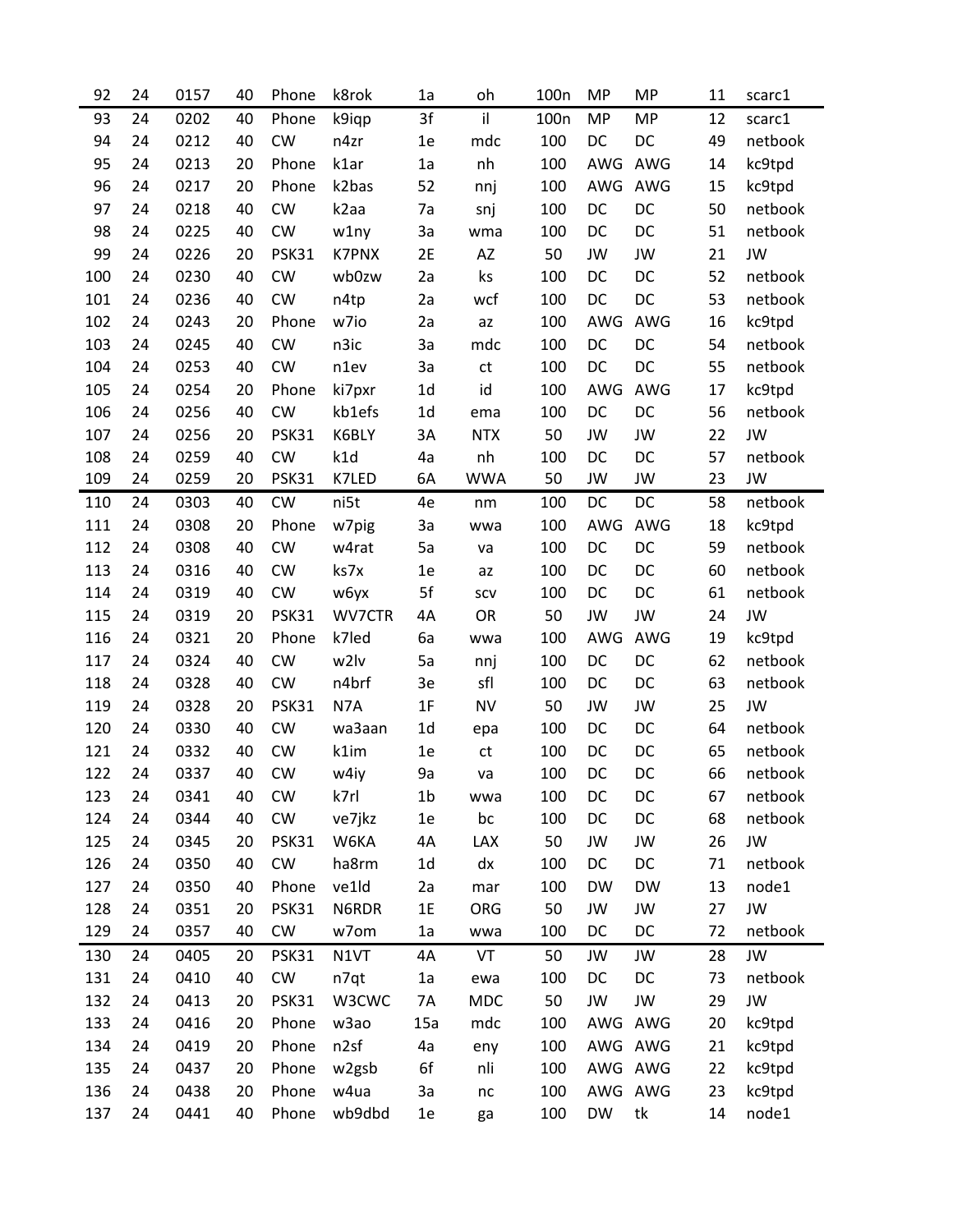| 138 | 24 | 0443 | 20 | Phone        | w2lv               | 5a             | nnj        | 100 | AWG       | AWG     | 24 | kc9tpd  |
|-----|----|------|----|--------------|--------------------|----------------|------------|-----|-----------|---------|----|---------|
| 139 | 24 | 0449 | 40 | Phone        | w4cvy              | За             | ga         | 100 | <b>DW</b> | tk      | 15 | node1   |
| 140 | 24 | 0451 | 20 | <b>PSK31</b> | N3IC               | 3A             | <b>MDC</b> | 50  | JW        | JW      | 30 | JW      |
| 141 | 24 | 0456 | 20 | PSK31        | K4IX               | 4A             | VA         | 50  | JW        | JW      | 31 | JW      |
| 142 | 24 | 0502 | 20 | <b>PSK31</b> | W4QR               | 3A             | VA         | 50  | JW        | JW      | 32 | JW      |
| 143 | 24 | 0505 | 20 | PSK31        | N <sub>2LL</sub>   | 4A             | ENY        | 50  | JW        | JW      | 33 | JW      |
| 144 | 24 | 0508 | 20 | PSK31        | <b>KK1PMA</b>      | 2F             | R1         | 50  | JW        | JW      | 34 | JW      |
| 145 | 24 | 0512 | 20 | <b>PSK31</b> | W4EZ               | <b>9A</b>      | <b>NC</b>  | 50  | JW        | JW      | 35 | JW      |
| 146 | 24 | 0520 | 20 | PSK31        | K1EME              | 2A             | <b>NH</b>  | 50  | JW        | JW      | 36 | JW      |
| 147 | 24 | 0528 | 20 | PSK31        | K <sub>2</sub> MO  | 1D             | <b>NLI</b> | 50  | JW        | JW      | 37 | JW      |
| 148 | 24 | 0534 | 20 | PSK31        | WB4N               | 1D             | <b>NC</b>  | 50  | JW        | JW      | 38 | JW      |
| 149 | 24 | 0536 | 40 | Phone        | k4bft              | 4a             | al         | 100 | <b>DW</b> | tk      | 16 | node1   |
| 150 | 24 | 0536 | 20 | PSK31        | W4CAR              | 4A             | VA         | 50  | JW        | JW      | 39 | JW      |
| 151 | 24 | 0538 | 20 | PSK31        | W2YRC              | 3A             | ENY        | 50  | JW        | JW      | 40 | JW      |
| 152 | 24 | 0558 | 40 | Phone        | n2nt               | 2e             | nnj        | 100 | <b>DW</b> | tk      | 17 | node1   |
| 153 | 24 | 0559 | 20 | Phone        | ke8rv              | 4a             | oh         | 100 | DC        | DC      | 74 | netbook |
| 154 | 24 | 0611 | 20 | Phone        | wa1usa             | 2f             | ri         | 100 | DC        | DC      | 75 | netbook |
| 155 | 24 | 0612 | 40 | Phone        | n3ic               | 3a             | mdc        | 100 | <b>DW</b> | tk      | 18 | node1   |
| 156 | 24 | 0615 | 20 | Phone        | ww4rat             | 4a             | va         | 100 | DC        | DC      | 76 | netbook |
| 157 | 24 | 0617 | 20 | Phone        | w4ss               | За             | sfl        | 100 | DC        | DC      | 77 | netbook |
| 158 | 24 | 0619 | 20 | Phone        | w4nnk              | 2f             | va         | 100 | DC        | DC      | 78 | netbook |
| 159 | 24 | 0629 | 20 | Phone        | kp3z               | 2e             | pr         | 100 |           | AWG AWG | 25 | kc9tpd  |
| 160 | 24 | 0632 | 20 | Phone        | w5jmc              | 1 <sub>d</sub> | va         | 100 |           | AWG AWG | 26 | kc9tpd  |
| 161 | 24 | 0634 | 20 | Phone        | w <sub>3</sub> a   | 15a            | mdc        | 100 |           | AWG AWG | 27 | kc9tpd  |
| 162 | 24 | 0636 | 20 | Phone        | n4mi               | 2a             | va         | 100 |           | AWG AWG | 28 | kc9tpd  |
| 163 | 24 | 0638 | 20 | Phone        | w1aq               | 1e             | ri         | 100 |           | AWG AWG | 29 | kc9tpd  |
| 164 | 24 | 0645 | 20 | Phone        | w4nk               | 2f             | va         | 100 |           | AWG AWG | 30 | kc9tpd  |
| 165 | 24 | 0649 | 20 | Phone        | n4svc              | 5e             | nfl        | 100 | AWG       | AWG     | 31 | kc9tpd  |
| 166 | 24 | 0651 | 40 | Phone        | w5sgl              | 4a             | ms         | 100 | DC        | DC      | 79 | netbook |
| 167 | 24 | 0653 | 40 | Phone        | w1ny               | За             | wma        | 100 | DC        | DC      | 80 | netbook |
| 168 | 24 | 0655 | 20 | Phone        | k4fc               | 5a             | nfl        | 100 |           | AWG AWG | 32 | kc9tpd  |
| 169 | 24 | 0656 | 40 | Phone        | n2ob               | 3a             | snj        | 100 | DC        | DC      | 81 | netbook |
| 170 | 24 | 0658 | 20 | Phone        | w4xmc              | 2a             | sfl        | 100 |           | AWG AWG | 33 | kc9tpd  |
| 171 | 24 | 0700 | 20 | Phone        | w1ee               | 2a             | ct         | 100 |           | AWG AWG | 34 | kc9tpd  |
| 172 | 24 | 0701 | 40 | Phone        | w9ob               | 2a             | in         | 100 | DC        | DC      | 82 | netbook |
| 173 | 24 | 0706 | 20 | Phone        | w <sub>3</sub> ach | 4a             | wpa        | 100 | AWG       | AWG     | 35 | kc9tpd  |
| 174 | 24 | 0709 | 40 | Phone        | k4jj               | За             | ga         | 100 | DC        | DC      | 83 | netbook |
| 175 | 24 | 0712 | 20 | Phone        | n9nb               | 2a             | va         | 100 | AWG       | AWG     | 36 | kc9tpd  |
| 176 | 24 | 0719 | 80 | Phone        | na4cc              | 2a             | $\sf nc$   | 100 | DC        | DC      | 84 | netbook |
| 177 | 24 | 0720 | 20 | Phone        | w4j                | 1a             | sfl        | 100 |           | AWG AWG | 37 | kc9tpd  |
| 178 | 24 | 0722 | 20 | Phone        | q4fc               | 1a             | nfl        | 100 |           | AWG AWG | 38 | kc9tpd  |
| 179 | 24 | 0724 | 20 | Phone        | k4ix               | 4a             | va         | 100 |           | AWG AWG | 39 | kc9tpd  |
| 180 | 24 | 0734 | 20 | Phone        | w4vug              | За             | nfl        | 100 | AWG       | AWG     | 40 | kc9tpd  |
| 181 | 24 | 0742 | 40 | Phone        | w9p                | 2a             | il         | 100 | <b>DW</b> | tk      | 19 | node1   |
| 182 | 24 | 0744 | 80 | Phone        | n1kw               | 2a             | il         | 100 | DC        | DC      | 85 | netbook |
| 183 | 24 | 0745 | 80 | Phone        | k9or               | За             | il         | 100 | DC        | DC      | 86 | netbook |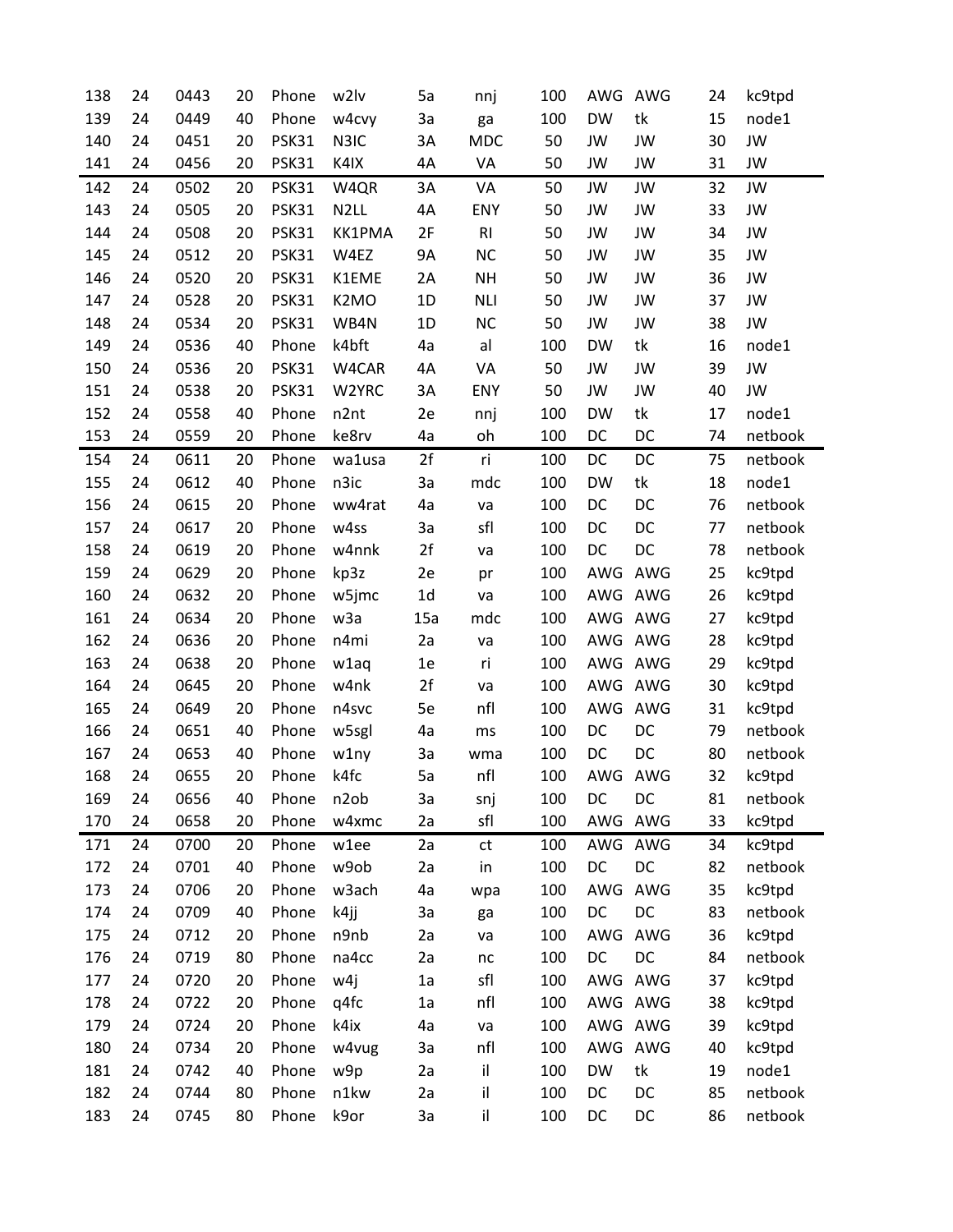| 184 | 24 | 0752 | 40 | Phone        | k4dsr             | 3a             | al                           | 100 | <b>DW</b> | tk        | 20  | node1   |
|-----|----|------|----|--------------|-------------------|----------------|------------------------------|-----|-----------|-----------|-----|---------|
| 185 | 24 | 0756 | 80 | Phone        | w <sub>2iq</sub>  | 4a             | tn                           | 100 | DC        | DC        | 87  | netbook |
| 186 | 24 | 0800 | 80 | Phone        | n9ns              | 3a             | in                           | 100 | DC        | DC        | 88  | netbook |
| 187 | 24 | 0802 | 40 | Phone        | w6ze              | 7a             | org                          | 100 | <b>DW</b> | tk        | 21  | node1   |
| 188 | 24 | 0806 | 80 | Phone        | w9uuu             | 7a             | in                           | 100 | DC        | DC        | 89  | netbook |
| 189 | 24 | 0820 | 20 | Phone        | w2rme             | 3a             | wny                          | 100 | AWG       | AWG       | 41  | kc9tpd  |
| 190 | 24 | 0836 | 80 | Phone        | k8es              | 4f             | oh                           | 100 | DC        | DC        | 90  | netbook |
| 191 | 24 | 0842 | 40 | Phone        | w5rok             | 2e             | ntx                          | 100 | DC        | DC        | 91  | netbook |
| 192 | 24 | 0844 | 40 | Phone        | k <sub>2</sub> aa | 7a             | snj                          | 100 | DC        | DC        | 92  | netbook |
| 193 | 24 | 0848 | 40 | Phone        | ku4fx             | 1e             | wcf                          | 100 | DC        | DC        | 93  | netbook |
| 194 | 24 | 0850 | 20 | Phone        | n0ars             | 2a             | mo                           | 100 | AWG       | AWG       | 42  | kc9tpd  |
| 195 | 24 | 0853 | 40 | Phone        | km5vi             | 1 <sub>b</sub> | stx                          | 100 | DC        | DC        | 94  | netbook |
| 196 | 24 | 0907 | 20 | Phone        | n4eh              | 2a             | nfl                          | 100 | AWG       | AWG       | 43  | kc9tpd  |
| 197 | 24 | 0907 | 40 | Phone        | w6f               | 5a             | sdg                          | 100 | <b>DW</b> | tk        | 22  | node1   |
| 198 | 24 | 0918 | 20 | Phone        | k8bf              | 4a             | oh                           | 100 | AWG       | AWG       | 44  | kc9tpd  |
| 199 | 24 | 0923 | 40 | Phone        | w9vw              | 2d             | in                           | 100 | <b>DW</b> | tk        | 23  | node1   |
| 200 | 24 | 0929 | 40 | Phone        | w9nrc             | 2f             | il                           | 100 | <b>DW</b> | tk        | 24  | node1   |
| 201 | 24 | 0933 | 20 | Phone        | k0z               | 3a             | mn                           | 100 | AWG       | AWG       | 45  | kc9tpd  |
| 202 | 24 | 0949 | 20 | Phone        | n1mhc             | 1e             | me                           | 100 | AWG       | AWG       | 46  | kc9tpd  |
| 203 | 24 | 0952 | 20 | Phone        | k4yt              | 3a             | ${\sf sc}$                   | 100 | AWG AWG   |           | 47  | kc9tpd  |
| 204 | 24 | 0957 | 20 | Phone        | w3bn              | 3a             | epa                          | 100 | AWG AWG   |           | 48  | kc9tpd  |
| 205 | 24 | 0958 | 40 | Phone        | w4snc             | 6a             | $\sf nc$                     | 100 | <b>DW</b> | tk        | 25  | node1   |
| 206 | 24 | 1003 | 40 | Phone        | w4rc              | 2a             | va                           | 100 | TΚ        | <b>DW</b> | 26  | node1   |
| 207 | 24 | 1013 | 40 | Phone        | k4lrg             | 4a             | va                           | 100 | TK        | <b>DW</b> | 27  | node1   |
| 208 | 24 | 1023 | 20 | Phone        | ve3fpn            | 5a             | one                          | 100 | DC        | DC        | 95  | netbook |
| 209 | 24 | 1032 | 40 | Phone        | n8qa              | 2a             | oh                           | 100 | <b>DW</b> | tk        | 28  | node1   |
| 210 | 24 | 1039 | 40 | Phone        | w8gk              | 4a             | wv                           | 100 | <b>DW</b> | tk        | 29  | node1   |
| 211 | 24 | 1056 | 20 | <b>PSK31</b> | W4IY              | 11A            | VA                           | 50  | JW        | JW        | 41  | JW      |
| 212 | 24 | 1103 | 20 | PSK31        | K4BCH             | 3A             | <b>NC</b>                    | 50  | JW        | JW        | 42  | JW      |
| 213 | 24 | 1104 | 15 | Phone        | w <sub>3</sub> ao | 15a            | mdc                          | 100 | DC        | DC        | 96  | netbook |
| 214 | 24 | 1108 | 15 | Phone        | w4svi             | 4a             | sfl                          | 100 | DC        | DC        | 97  | netbook |
| 215 | 24 | 1108 | 20 | <b>PSK31</b> | K8SAS             | 1D             | OH                           | 50  | JW        | JW        | 43  | JW      |
| 216 | 24 | 1110 | 15 | Phone        | w3sc              | 1a             | epa                          | 100 | DC        | DC        | 98  | netbook |
| 217 | 24 | 1110 | 20 | PSK31        | N3EP              | 4F             | EPA                          | 50  | JW        | JW        | 44  | JW      |
| 218 | 24 | 1113 | 20 | PSK31        | NY <sub>2U</sub>  | 4A             | ENY                          | 50  | JW        | JW        | 45  | JW      |
| 219 | 24 | 1114 | 20 | <b>PSK31</b> | K8CY              | 3A             | OH                           | 50  | JW        | JW        | 46  | JW      |
| 220 | 24 | 1118 | 20 | PSK31        | W8HN              | 4A             | OH                           | 50  | JW        | JW        | 47  | JW      |
| 221 | 24 | 1118 | 15 | Phone        | k1b               | 4a             | nh                           | 100 | DC        | DC        | 99  | netbook |
| 222 | 24 | 1120 | 15 | Phone        | ns1ra             | 3a             | ema                          | 100 | DC        | DC        | 100 | netbook |
| 223 | 24 | 1123 | 20 | PSK31        | AD <sub>2</sub> L | 1D             | EPA                          | 50  | JW        | JW        | 48  | JW      |
| 224 | 24 | 1130 | 20 | PSK31        | W1EE              | 2A             | CT                           | 50  | JW        | JW        | 49  | JW      |
| 225 | 24 | 1131 | 15 | Phone        | wv8hat            | 5a             | WV                           | 100 | DC        | DC        | 101 | netbook |
| 226 | 24 | 1146 | 20 | Phone        | ke8usa            | 1e             | oh                           | 100 | AWG AWG   |           | 49  | kc9tpd  |
| 227 | 24 | 1148 | 20 | Phone        | w0nt              | 7e             | $\mathsf{co}\hspace{0.05cm}$ | 100 | AWG AWG   |           | 50  | kc9tpd  |
| 228 | 24 | 1149 | 20 | Phone        | k3ww              | 1e             | epa                          | 100 | AWG AWG   |           | 51  | kc9tpd  |
| 229 | 24 | 1152 | 20 | Phone        | k8es              | 4f             | oh                           | 100 | AWG AWG   |           | 52  | kc9tpd  |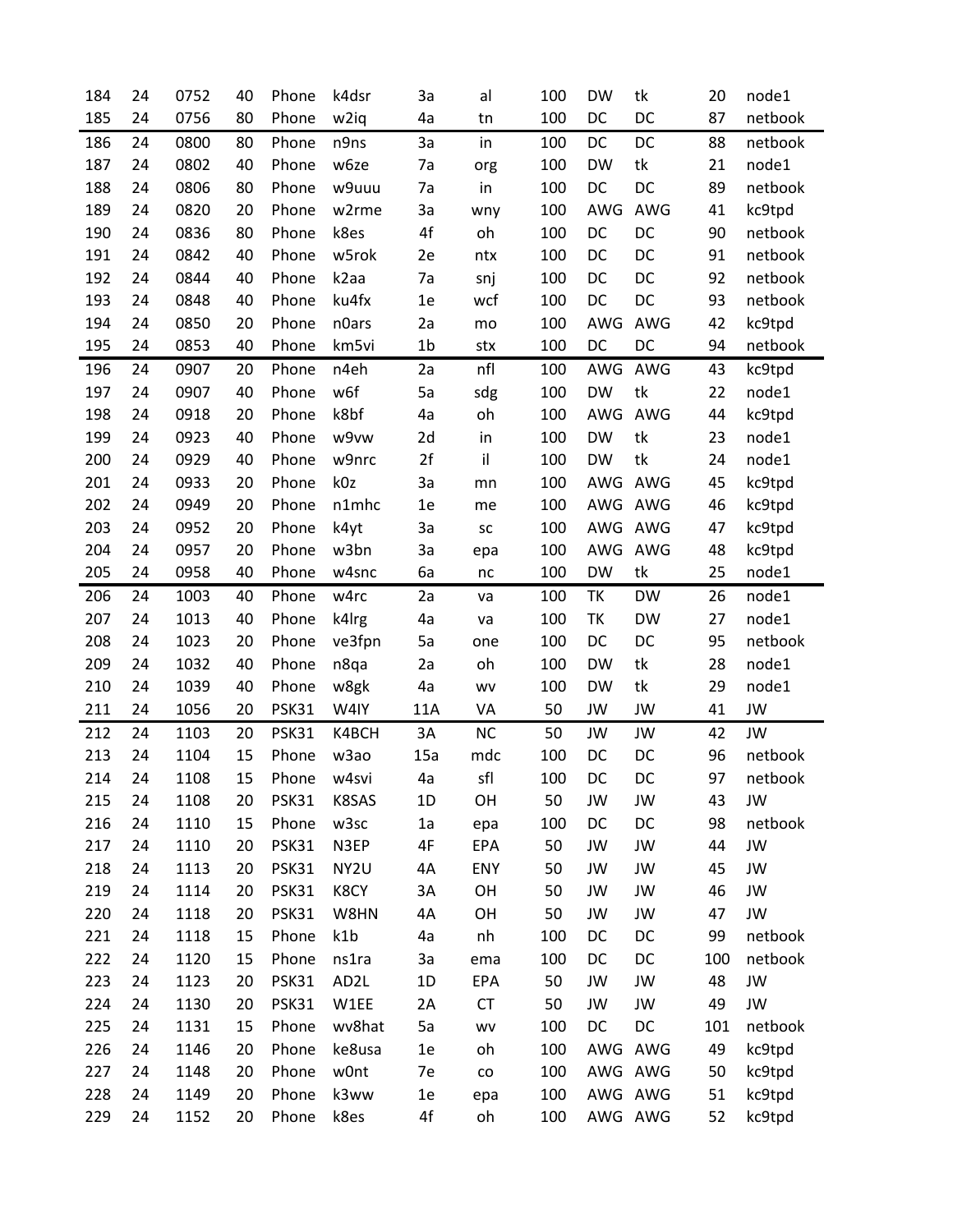| 230 | 24 | 1153 | 15 | Phone        | wa1usa            | 2f             | ri         | 100 | DC        | DC  | 102 | netbook   |
|-----|----|------|----|--------------|-------------------|----------------|------------|-----|-----------|-----|-----|-----------|
| 231 | 24 | 1159 | 15 | Phone        | n3cob             | 2d             | mdc        | 100 | DC        | DC  | 103 | netbook   |
| 232 | 24 | 1200 | 15 | Phone        | w1vem             | 1 <sub>d</sub> | ct         | 100 | DC        | DC  | 104 | netbook   |
| 233 | 24 | 1203 | 20 | Phone        | ve3orf            | 2a             | one        | 100 | AWG       | AWG | 53  | kc9tpd    |
| 234 | 24 | 1204 | 15 | Phone        | k3hki             | 3a             | mdc        | 100 | DC        | DC  | 105 | netbook   |
| 235 | 24 | 1205 | 20 | Phone        | k5tyr             | 5a             | ntx        | 100 | AWG       | AWG | 54  | kc9tpd    |
| 236 | 24 | 1207 | 20 | Phone        | w3oao             | 15a            | mdc        | 100 | AWG       | AWG | 55  | kc9tpd    |
| 237 | 24 | 1209 | 15 | Phone        | w5mrc             | 3a             | ntx        | 100 | DC        | DC  | 106 | netbook   |
| 238 | 24 | 1210 | 20 | Phone        | w8bm              | 6a             | oh         | 100 | AWG       | AWG | 56  | kc9tpd    |
| 239 | 24 | 1210 | 15 | Phone        | w3de              | 4a             | de         | 100 | DC        | DC  | 107 | netbook   |
| 240 | 24 | 1212 | 20 | Phone        | kd2leg            | За             | eny        | 100 | AWG       | AWG | 57  | kc9tpd    |
| 241 | 24 | 1214 | 20 | Phone        | k4xy              | 5a             | va         | 100 | AWG       | AWG | 58  | kc9tpd    |
| 242 | 24 | 1217 | 15 | Phone        | wy3p              | 3a             | epa        | 100 | DC        | DC  | 108 | netbook   |
| 243 | 24 | 1218 | 15 | Phone        | w4dw              | 7a             | nc         | 100 | DC        | DC  | 109 | netbook   |
| 244 | 24 | 1224 | 15 | Phone        | w8lky             | 3a             | oh         | 100 | DC        | DC  | 110 | netbook   |
| 245 | 24 | 1225 | 15 | Phone        | k3ww              | 1e             | epa        | 100 | DC        | DC  | 111 | netbook   |
| 246 | 24 | 1227 | 15 | Phone        | w4bla             | 2a             | nc         | 100 | DC        | DC  | 112 | netbook   |
| 247 | 24 | 1228 | 15 | Phone        | n <sub>2sf</sub>  | 4a             | eny        | 100 | DC        | DC  | 113 | netbook   |
| 248 | 24 | 1230 | 15 | Phone        | k8daa             | 5a             | mi         | 100 | DC        | DC  | 114 | netbook   |
| 249 | 24 | 1232 | 15 | Phone        | w8neo             | 1e             | ntx        | 100 | DC        | DC  | 115 | netbook   |
| 250 | 24 | 1302 | 15 | Phone        | k4ytz             | 3a             | SC         | 100 | DC        | DC  | 116 | netbook   |
| 251 | 24 | 1303 | 20 | PSK31        | W4RYZ             | 2D             | <b>NFL</b> | 50  | JW        | JW  | 50  | <b>JW</b> |
| 252 | 24 | 1304 | 20 | PSK31        | W3AO              | 15A            | <b>MDC</b> | 50  | JW        | JW  | 51  | <b>JW</b> |
| 253 | 24 | 1308 | 15 | Phone        | k <sub>2</sub> qs | 3a             | eny        | 100 | DC        | DC  | 117 | netbook   |
| 254 | 24 | 1309 | 15 | Phone        | k8dq              | 1e             | oh         | 100 | DC        | DC  | 118 | netbook   |
| 255 | 24 | 1311 | 15 | Phone        | w1bim             | 6a             | wma        | 100 | DC        | DC  | 119 | netbook   |
| 256 | 24 | 1312 | 20 | PSK31        | W4UA              | 3A             | <b>NC</b>  | 50  | JW        | JW  | 52  | <b>JW</b> |
| 257 | 24 | 1316 | 20 | <b>PSK31</b> | WB9FDZ            | 4A             | WI         | 50  | JW        | JW  | 53  | JW        |
| 258 | 24 | 1316 | 10 | Phone        | k4vrc             | 1a             | nfl        | 100 | DC        | DC  | 120 | netbook   |
| 259 | 24 | 1316 | 40 | Phone        | na9u              | 2a             | in         | 100 | <b>DW</b> | tk  | 30  | node1     |
| 260 | 24 | 1318 | 10 | Phone        | w4nc              | 9a             | nc         | 100 | DC        | DC  | 121 | netbook   |
| 261 | 24 | 1321 | 10 | Phone        | w2lv              | 5a             | nnj        | 100 | DC        | DC  | 122 | netbook   |
| 262 | 24 | 1321 | 40 | Phone        | w0qc              | 2a             | ia         | 100 | <b>DW</b> | tk  | 31  | node1     |
| 263 | 24 | 1322 | 20 | Phone        | w4rt              | 4a             | va         | 100 | AWG       | AWG | 59  | kc9tpd    |
| 264 | 24 | 1322 | 10 | Phone        | w3ao              | 15a            | mdc        | 100 | DC        | DC  | 123 | netbook   |
| 265 | 24 | 1324 | 20 | Phone        | k1r               | 3a             | nh         | 100 | AWG       | AWG | 60  | kc9tpd    |
| 266 | 24 | 1324 | 40 | Phone        | n9fd              | 2a             | il         | 100 | <b>DW</b> | tk  | 32  | node1     |
| 267 | 24 | 1325 | 10 | Phone        | w2rcx             | 3a             | wny        | 100 | DC        | DC  | 124 | netbook   |
| 268 | 24 | 1325 | 20 | PSK31        | K8EMA             | 2F             | OH         | 50  | JW        | JW  | 54  | JW        |
| 269 | 24 | 1326 | 20 | Phone        | w4ud              | 4a             | tn         | 100 | AWG       | AWG | 61  | kc9tpd    |
| 270 | 24 | 1329 | 40 | Phone        | w9mxq             | 2e             | wi         | 100 | <b>DW</b> | tk  | 33  | node1     |
| 271 | 24 | 1331 | 40 | Phone        | n2bj              | 2d             | il         | 100 | <b>DW</b> | tk  | 34  | node1     |
| 272 | 24 | 1335 | 6  | Phone        | k4lra             | 4a             | sfl        | 100 | DC        | DC  | 125 | netbook   |
| 273 | 24 | 1336 | 6  | Phone        | k1r               | 3a             | nh         | 100 | DC        | DC  | 126 | netbook   |
| 274 | 24 | 1338 | 6  | Phone        | k3emd             | За             | mdc        | 100 | DC        | DC  | 127 | netbook   |
| 275 | 24 | 1341 | 20 | PSK31        | WC2FD             | 3A             | <b>NNJ</b> | 50  | JW        | JW  | 55  | JW        |
|     |    |      |    |              |                   |                |            |     |           |     |     |           |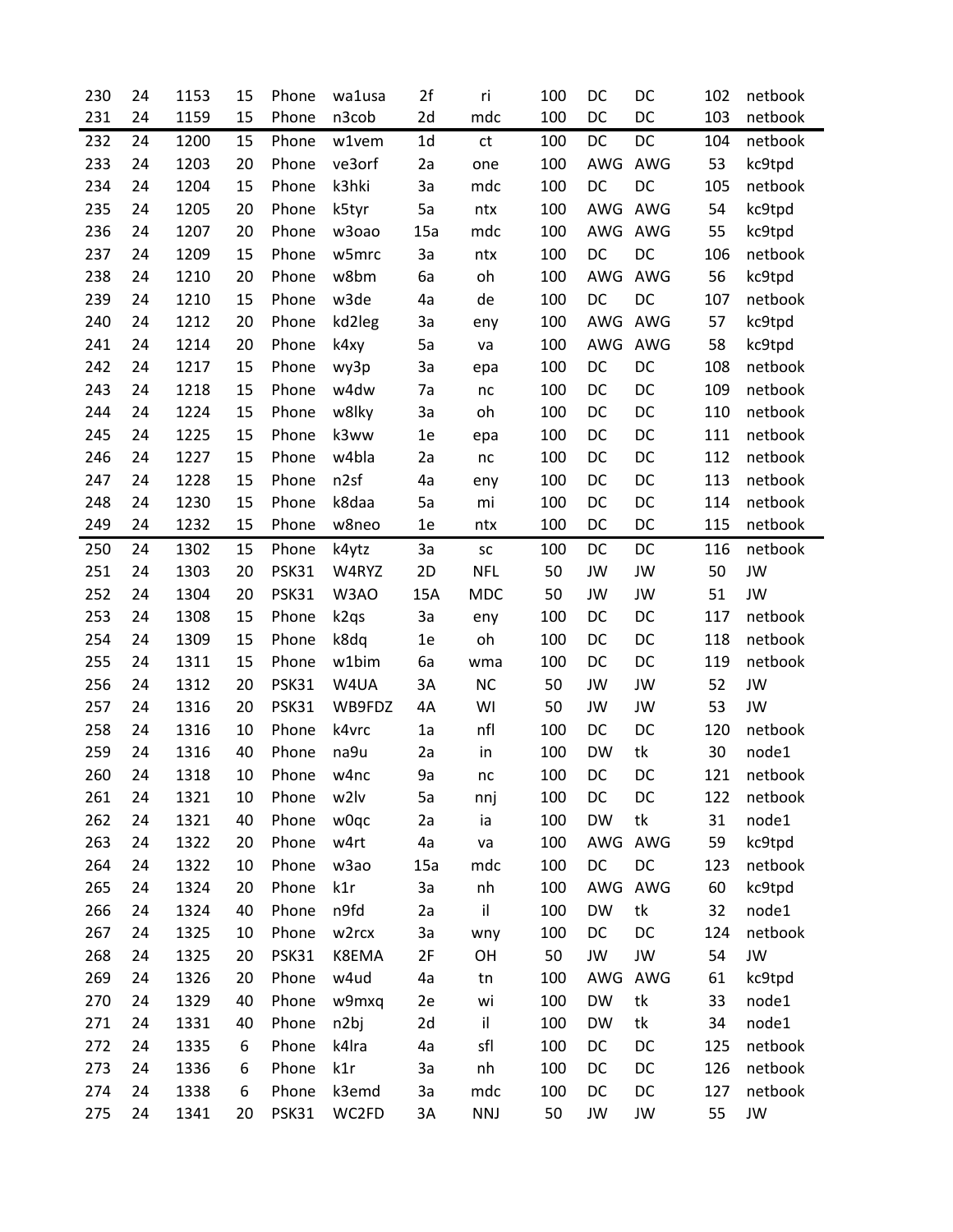| 276 | 24 | 1346 | 6  | Phone | w3u               | 4a             | epa        | 100              | DC        | DC        | 128 | netbook |
|-----|----|------|----|-------|-------------------|----------------|------------|------------------|-----------|-----------|-----|---------|
| 277 | 24 | 1347 | 20 | Phone | w3vpj             | 2a             | epa        | 100              | AWG       | AWG       | 62  | kc9tpd  |
| 278 | 24 | 1347 | 40 | Phone | n9ns              | 3a             | in         | 100              | <b>DW</b> | tk        | 35  | node1   |
| 279 | 24 | 1359 | 20 | Phone | k8fny             | 1 <sub>f</sub> | oh         | 100              | AWG       | AWG       | 63  | kc9tpd  |
| 280 | 24 | 1359 | 40 | Phone | w9wrc             | 4a             | wi         | 100              | <b>DW</b> | tk        | 36  | node1   |
| 281 | 24 | 1402 | 6  | Phone | k4abb             | 3d             | sfl        | 100              | DC        | DC        | 129 | netbook |
| 282 | 24 | 1402 | 40 | Phone | w9ne              | 7a             | il         | 100              | <b>DW</b> | tk        | 37  | node1   |
| 283 | 24 | 1404 | 20 | Phone | ka3pmw            | 3a             | wpa        | 100              | AWG       | AWG       | 64  | kc9tpd  |
| 284 | 24 | 1410 | 6  | Phone | n4uf              | 1 <sub>b</sub> | nfl        | 100              | DC        | DC        | 130 | netbook |
| 285 | 24 | 1415 | 20 | Phone | k <sub>2</sub> ec | 2a             | nli        | 100              | AWG       | AWG       | 65  | kc9tpd  |
| 286 | 24 | 1419 | 20 | Phone | wv8ccc            | За             | <b>WV</b>  | 100              | AWG       | AWG       | 66  | kc9tpd  |
| 287 | 24 | 1423 | 20 | Phone | kw5txk            | 3f             | ntx        | 100              | AWG       | AWG       | 67  | kc9tpd  |
| 288 | 24 | 1423 | 10 | Phone | n4gas             | 3a             | $\sf nc$   | 100              | DC        | DC        | 131 | netbook |
| 289 | 24 | 1426 | 10 | Phone | n4svc             | 5e             | nfl        | 100              | DC        | DC        | 132 | netbook |
| 290 | 24 | 1437 | 10 | Phone | w1bvt             | 2a             | vt         | 100              | DC        | DC        | 133 | netbook |
| 291 | 24 | 1442 | 10 | Phone | w4ss              | 3a             | sfl        | 100              | DC        | DC        | 134 | netbook |
| 292 | 24 | 1445 | 10 | Phone | k1r               | 3a             | nh         | 100              | DC        | DC        | 135 | netbook |
| 293 | 24 | 1446 | 10 | Phone | wc2fd             | 3a             | nnj        | 100              | DC        | DC        | 136 | netbook |
| 294 | 24 | 1457 | 20 | Phone | w0uj              | 5a             | mn         | 100 <sub>n</sub> | <b>MP</b> | <b>MP</b> | 14  | scarc1  |
| 295 | 24 | 1459 | 10 | Phone | n4n               | 4a             | ga         | 100              | DC        | DC        | 137 | netbook |
| 296 | 24 | 1459 | 20 | Phone | w0pir             | 3a             | sd         | 100 <sub>n</sub> | <b>MP</b> | <b>MP</b> | 15  | scarc1  |
| 297 | 24 | 1503 | 10 | Phone | n1fd              | 10a            | nh         | 100              | DC        | DC        | 138 | netbook |
| 298 | 24 | 1503 | 20 | Phone | kt4nc             | 4a             | nc         | 100 <sub>n</sub> | <b>MP</b> | <b>MP</b> | 16  | scarc1  |
| 299 | 24 | 1505 | 10 | Phone | kb1w              | 1 <sub>d</sub> | wma        | 100              | DC        | DC        | 139 | netbook |
| 300 | 24 | 1511 | 20 | Phone | va3lnz            | 4a             | one        | 100 <sub>n</sub> | <b>MP</b> | <b>MP</b> | 17  | scarc1  |
| 301 | 24 | 1512 | 20 | Phone | w8bi              | 3a             | oh         | 100 <sub>n</sub> | <b>MP</b> | <b>MP</b> | 18  | scarc1  |
| 302 | 24 | 1515 | 20 | Phone | n1fs              | 2a             | vt         | 100 <sub>n</sub> | <b>MP</b> | <b>MP</b> | 19  | scarc1  |
| 303 | 24 | 1516 | 20 | Phone | w5mrc             | 3a             | nt         | 100 <sub>n</sub> | <b>MP</b> | <b>MP</b> | 20  | scarc1  |
| 304 | 24 | 1521 | 20 | Phone | w0wtn             | 3a             | sd         | 100 <sub>n</sub> | <b>MP</b> | <b>MP</b> | 21  | scarc1  |
| 305 | 24 | 1524 | 20 | Phone | n4n               | 4a             | ga         | 100 <sub>n</sub> | <b>MP</b> | <b>MP</b> | 22  | scarc1  |
| 306 | 24 | 1526 | 20 | Phone | w6f               | 5a             | sd         | 100 <sub>n</sub> | <b>MP</b> | <b>MP</b> | 23  | scarc1  |
| 307 | 24 | 1527 | 20 | Phone | k7dav             | 4a             | ut         | 100 <sub>n</sub> | <b>MP</b> | MP        | 24  | scarc1  |
| 308 | 24 | 1530 | 20 | Phone | nw8s              | 5a             | oh         | 100 <sub>n</sub> | <b>MP</b> | <b>MP</b> | 25  | scarc1  |
| 309 | 24 | 1532 | 20 | Phone | k8uns             | 4a             | mi         | 100 <sub>n</sub> | <b>MP</b> | MP        | 26  | scarc1  |
| 310 | 24 | 1535 | 20 | Phone | k4lrg             | 4a             | va         | 100 <sub>n</sub> | <b>MP</b> | <b>MP</b> | 27  | scarc1  |
| 311 | 24 | 1536 | 20 | Phone | w0erh             | 4a             | ks         | 100 <sub>n</sub> | MP        | <b>MP</b> | 28  | scarc1  |
| 312 | 24 | 1540 | 20 | Phone | w4mlb             | 1 <sub>f</sub> | sfl        | 100 <sub>n</sub> | MP        | <b>MP</b> | 29  | scarc1  |
| 313 | 24 | 1542 | 20 | Phone | w0dq              | За             | ${\rm co}$ | 100 <sub>n</sub> | <b>MP</b> | <b>MP</b> | 30  | scarc1  |
| 314 | 24 | 1546 | 20 | PSK31 | W8MAA             | 3A             | MI         | 50               | JW        | JW        | 56  | JW      |
| 315 | 24 | 1549 | 20 | Phone | wj5j              | 2a             | ntx        | 100 <sub>n</sub> | <b>MP</b> | <b>MP</b> | 31  | scarc1  |
| 316 | 24 | 1552 | 20 | PSK31 | K8BXQ             | 5A             | OH         | 50               | JW        | JW        | 57  | JW      |
| 317 | 24 | 1554 | 20 | PSK31 | K4LRG             | 4A             | VA         | 50               | JW        | JW        | 58  | JW      |
| 318 | 24 | 1557 | 20 | PSK31 | <b>KOMCR</b>      | 4A             | MN         | 50               | JW        | JW        | 59  | JW      |
| 319 | 24 | 1607 | 20 | Phone | n1kt              | 3f             | ct         | 100 <sub>n</sub> | MP        | MP        | 32  | scarc1  |
| 320 | 24 | 1609 | 20 | Phone | k4j               | 10a            | ga         | 100 <sub>n</sub> | <b>MP</b> | <b>MP</b> | 33  | scarc1  |
| 321 | 24 | 1611 | 20 | Phone | w0ojy             | За             | sd         | 100 <sub>n</sub> | <b>MP</b> | MP        | 34  | scarc1  |